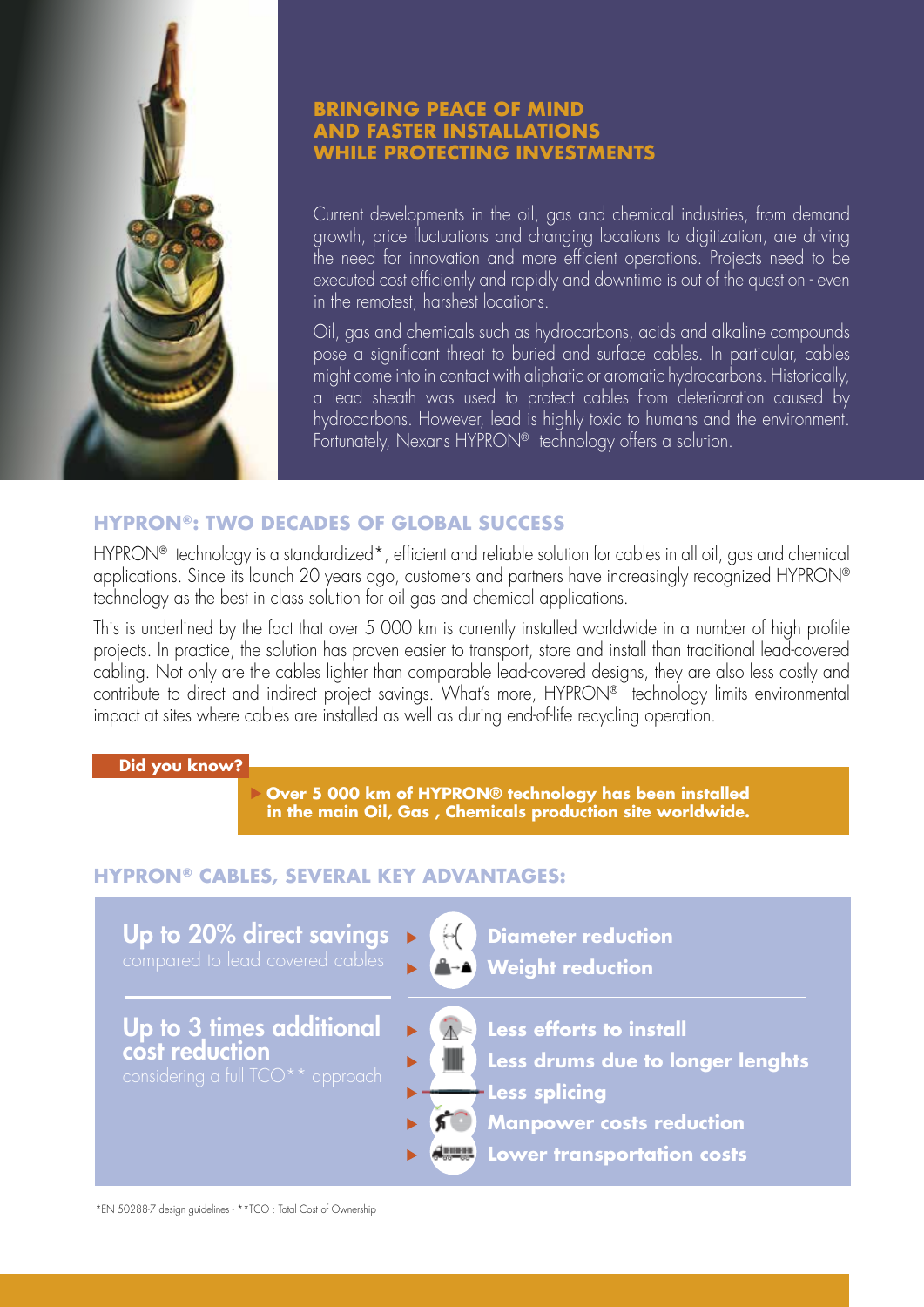

#### About Nexans

Nexans brings energy to life through an extensive range of cables and cabling solutions that deliver increased performance for our customers worldwide. Nexans' teams are committed to a partnership approach that supports customers in four main business areas: Power transmission and distribution (submarine and land), Energy resources (Oil & Gas, Mining and Renewables), Transportation (Road, Rail, Air, Sea) and Building (Commercial, Residential and Data Centers). Nexans' strategy is founded on continuous innovation in products, solutions and services, employee development, customer training and the introduction of safe, low-environmentalimpact industrial processes.

In 2013, Nexans became the first cable player to create a Foundation to introduce sustained initiatives for access to energy for disadvantaged communities worldwide. Nexans is an active member of Europacable, the European Association of Wire & Cable Manufacturers, and a signatory of the Europacable Industry Charter. The Charter expresses its members' commitment to the principles and objectives of developing ethical, sustainable and high-quality cables.

Nexans, acting for the energy transition, has an industrial presence in 40 countries, commercial activities worldwide, is employing close to 26,000 people and generating sales in 2016 of 5.8 billion euros. Nexans is listed on Euronext Paris, compartment A.

For more information, please consult: www.nexans.com

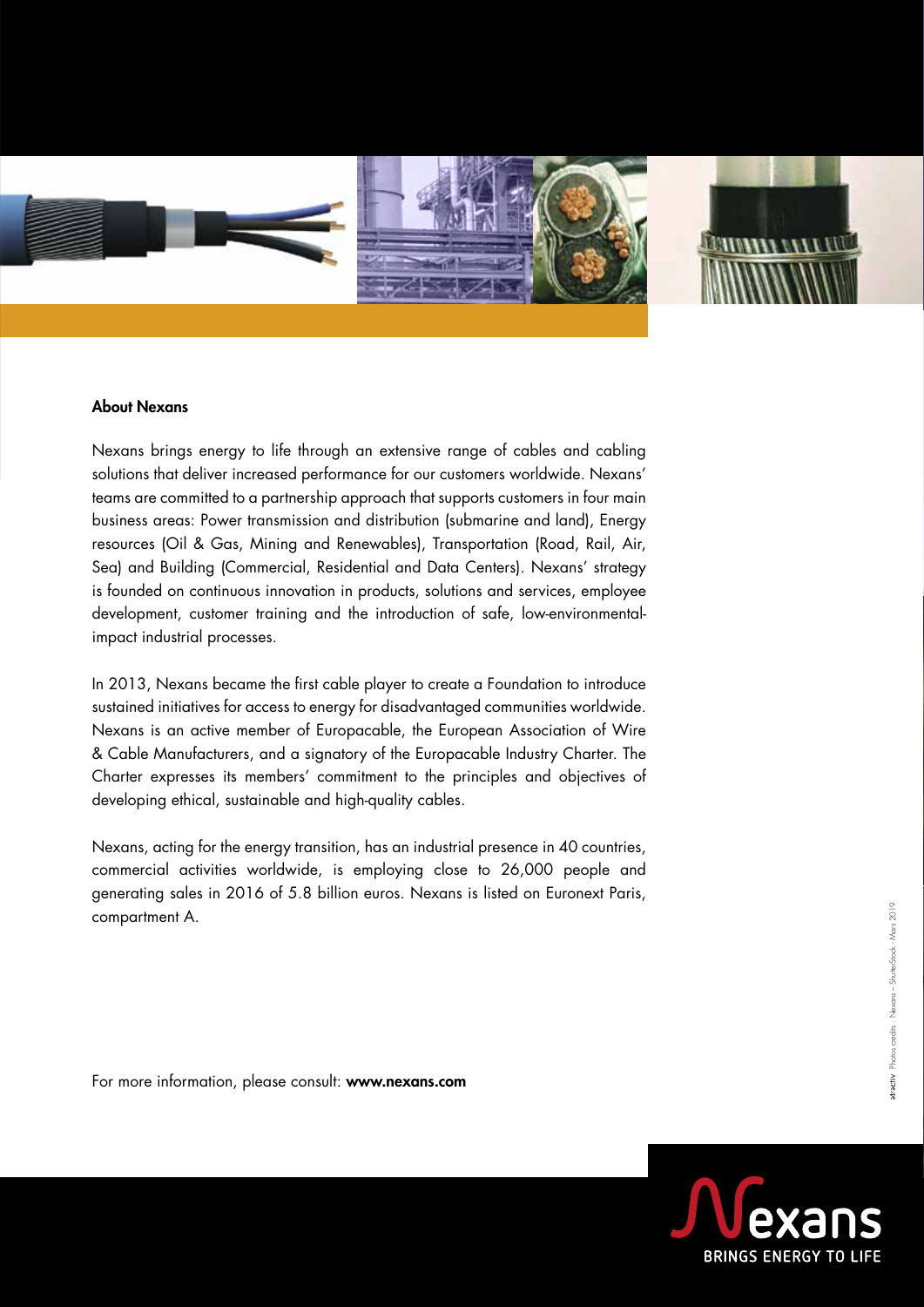# **HYPRON ®**THE BEST-IN-CLASS SOLUTION FOR OIL, GAS AND CHEMICALS ENVIRONMENTS

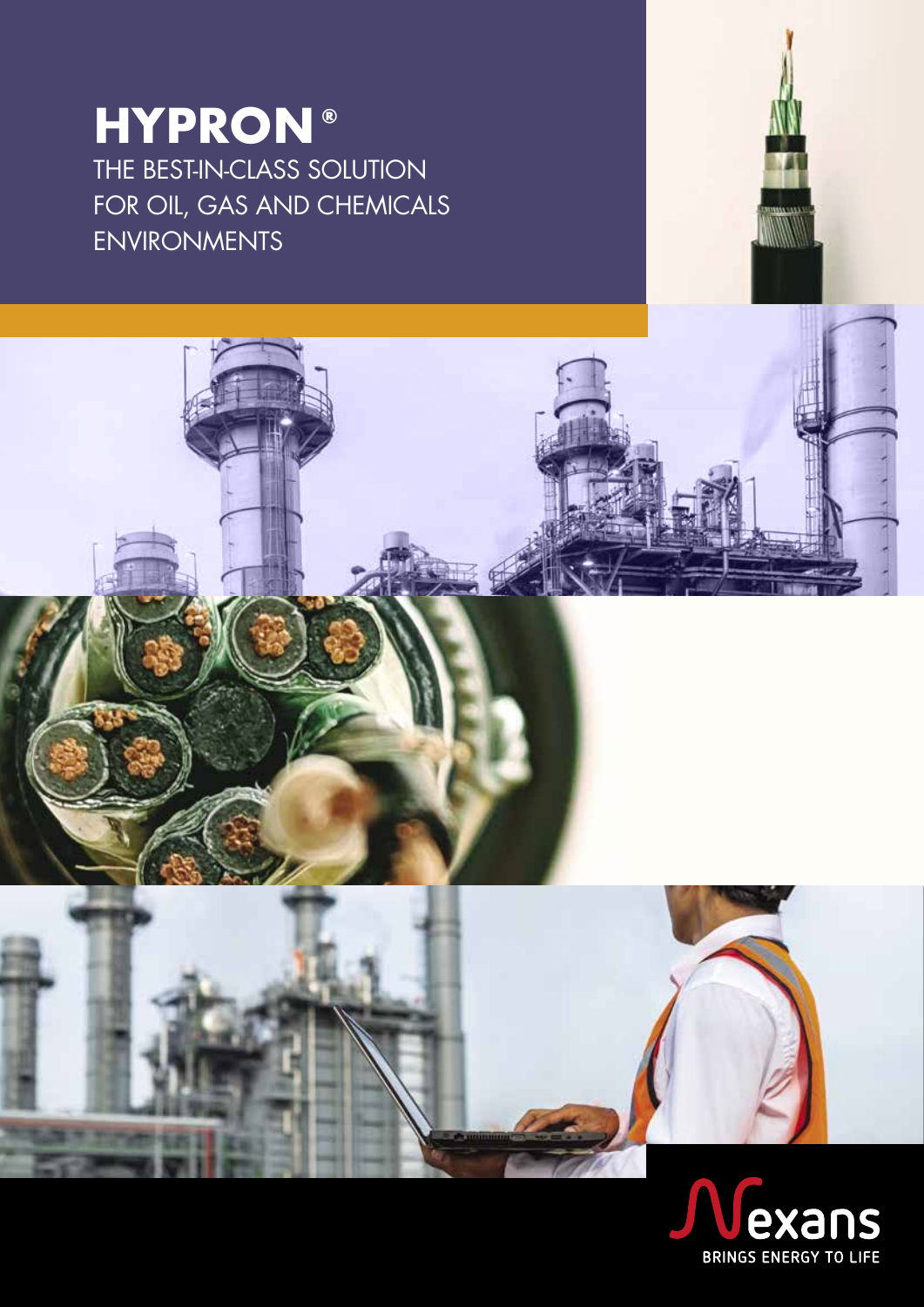# **HOW HYPRON® TECHNOLOGY WORKS**

A multilayer inner sheath provides optimal protection against chemical fluids penetrating into cable cores. Aluminum-coated tape sealing ensures cables are watertight and resistant to inorganic and organic chemicals. In addition, two concentric co-extruded layers made of special chemical resistant polymers ensure the resistance against aliphatic and aromatic hydrocarbons ingress.

# **COMPATIBLE WITH ALL OIL, GAS AND CHEMICALS NEXANS CABLE RANGES!**

HYPRON® technology delivers best-in-class products. This unique multilayer solution can be incorporated into all Nexans' cables and accessories, from power to data and from copper to fiber.

- **Medium voltage**
- **Low voltage and control**
- **Instrumentation**
- **Copper and fiber communication**
- **Thermocouple cables**

All cables are available in armored as well as non-armored versions, and offer the same levels of flame non-propagation and fire performance. Each product family is capable of supporting the biggest projects in the oil, gas and chemical industries and undergoes type tests ensuring performance beyond the design standard. HYPRON<sup>®</sup> cables are compatible with Nexans termination and splicing kits.

#### **HYPRON® is designed by three components:**



# **HYPRON® PERFORMANCES**

| <b>TESTS</b> |                         | <b>CABLE FAMILY PROCEDURES STANDARDS</b>                                                             |                                                              |
|--------------|-------------------------|------------------------------------------------------------------------------------------------------|--------------------------------------------------------------|
| <b>KEMA</b>  | Instrumentation         | Cable Oil resistance and ageing in IRM 903 / IEC 60811<br>Fire test propagation / IEC 60332-3-22 (A) |                                                              |
| <b>DNV</b>   | Low voltage             | Cable Oil resistance and ageing in IRM 903 / IEC 60811                                               |                                                              |
| TÜV          | Medium & Low<br>voltage | Cable Oil resistance and ageing in IRM 903 / IEC 60811<br>Fire test propagation / IEC 60332-3-22 (A) | <b>HYPRON® IS A</b><br><b>CERTIFIED</b><br><b>TECHNOLOGY</b> |

| <b>ADDITIONNAL TESTS</b>                      | <b>PROCEDURES STANDARDS</b>                                                          | <b>RESULTS</b>                                                                                                               |
|-----------------------------------------------|--------------------------------------------------------------------------------------|------------------------------------------------------------------------------------------------------------------------------|
| <b>Crushing resistance</b>                    | Nexans international procedure :<br>10 days / 4000 tons on cables / 400 tons per day | No cut, cracking, tear, punch<br>Electric resistance integrity<br>Good capacity to keep its<br>initial design and dimensions |
| <b>Accessories</b><br>(epoxy resin junctions) | NF M 87-202: 28 days                                                                 | Electric properties compliance<br>Physical integrity compliance                                                              |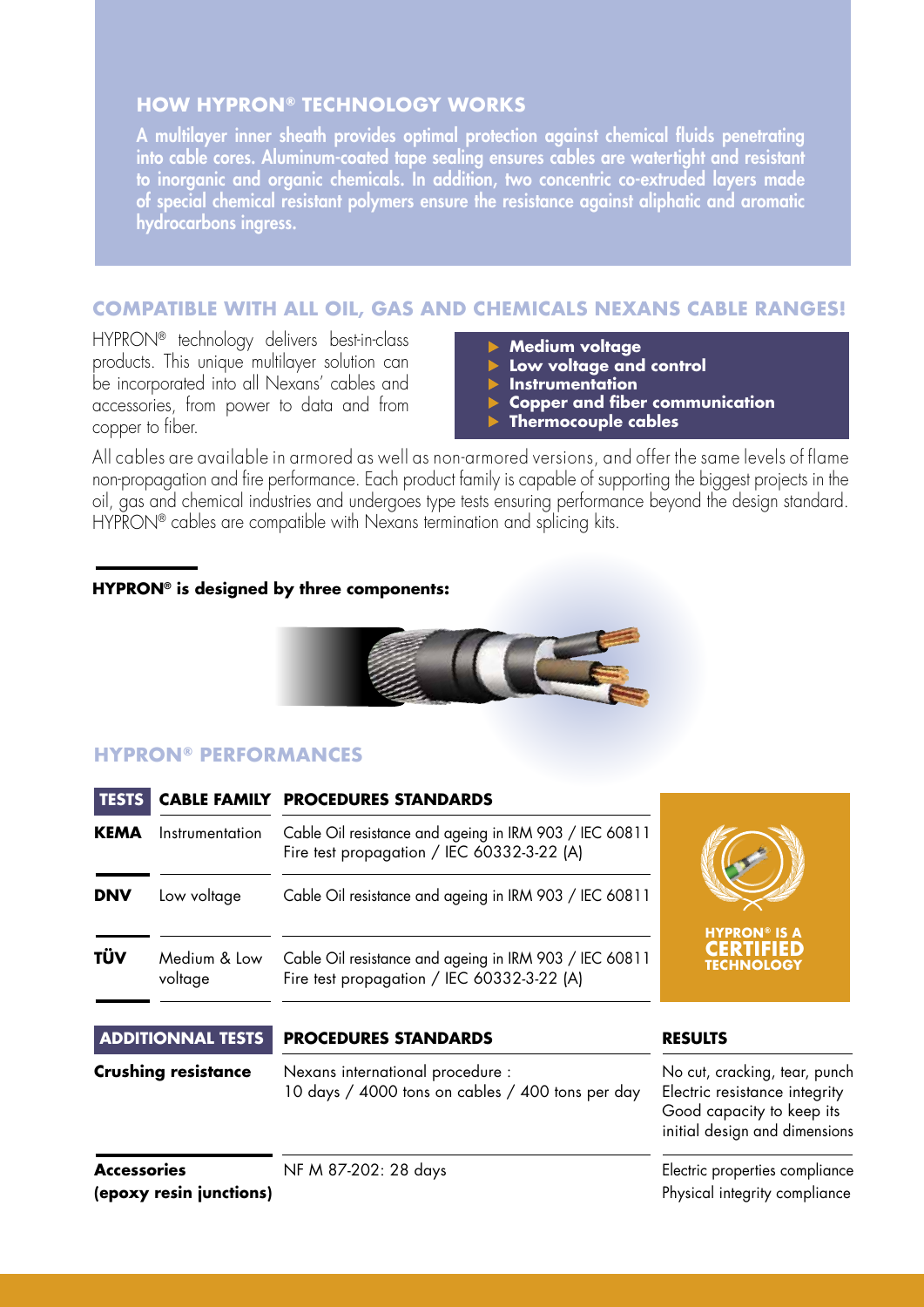

# **CMP CABLE GLANDS**

We recommend using CMP cable glands. Nexans and CMP are joining forces and sharing expertise to deliver unique connectivity solutions dedicated to performance and quality.

Triton T3CDS cable glands from CMP deliver a unique concept in cable sealing techniques incorporating the patented Compensating Displacement Seal system, CDS<sup>TM</sup>. The combination of cables designed with the HYPRON®

technology ensures the complete compatibility and makes the installation process easier, safer, and more reliable.

Introduced to effectively handle all types and sizes of amoured cable construction taking the concern out of the mind of the operator, letting the product do the job instead.



# **Did you know?**

- **CMP cable glands are designed and fully approved in accordance with EN 60079-0,1,7,15, 31 & IEC 60079-0,1,7,15, 31 and comply with Annex 11 of ATEX Directive 2014/34/EU.**
- **This allows the product to be CE marked and coded with an ATEX Category 2 gas and Category 1 dust marking (labeled 2G, II 1D).**

### **BENEFITS & FEATURES**

- ▶ All cables designed with HYPRON® technology feature a flame proof inner seal which benefits from the full performance of our Compensating Displacement Seal (CDS) system. Armour termination is compatible with all types (wires, tapes & braids).
- The deluge seal (Shell deluge tested DTS01 : 9) has a proven 'O' Ring arrangement which is concealed and protected after installation. The outer seal closure range accepts all cables designed with HYPRON® technology.
- The products feature two impressive operating temperature options: -60°C to 130°C or -20°C to 200°C.

# **PRACTICAL INSTALLATION BENEFITS**

- Assembly consists of three sequential steps and is fast and easy, with face-to-face installation every time. 'Right First Time' installation meets the highest expectations and reduced downtime brings peace of mind.
- All glands have a uniform hexagon profile.
- Regardless of cable construction, there is no risk of damage to the cable inner sheath, even though CDS sealing system is fully tightened every time.
- EMC Noise Reduction levels for radiation emissions comply with current European quidelines (approx. 50db attenuation when terminated with screened cable). The technology complies with Low Voltage Directive 73/23/EEC.
- **•** Several options are available on request.